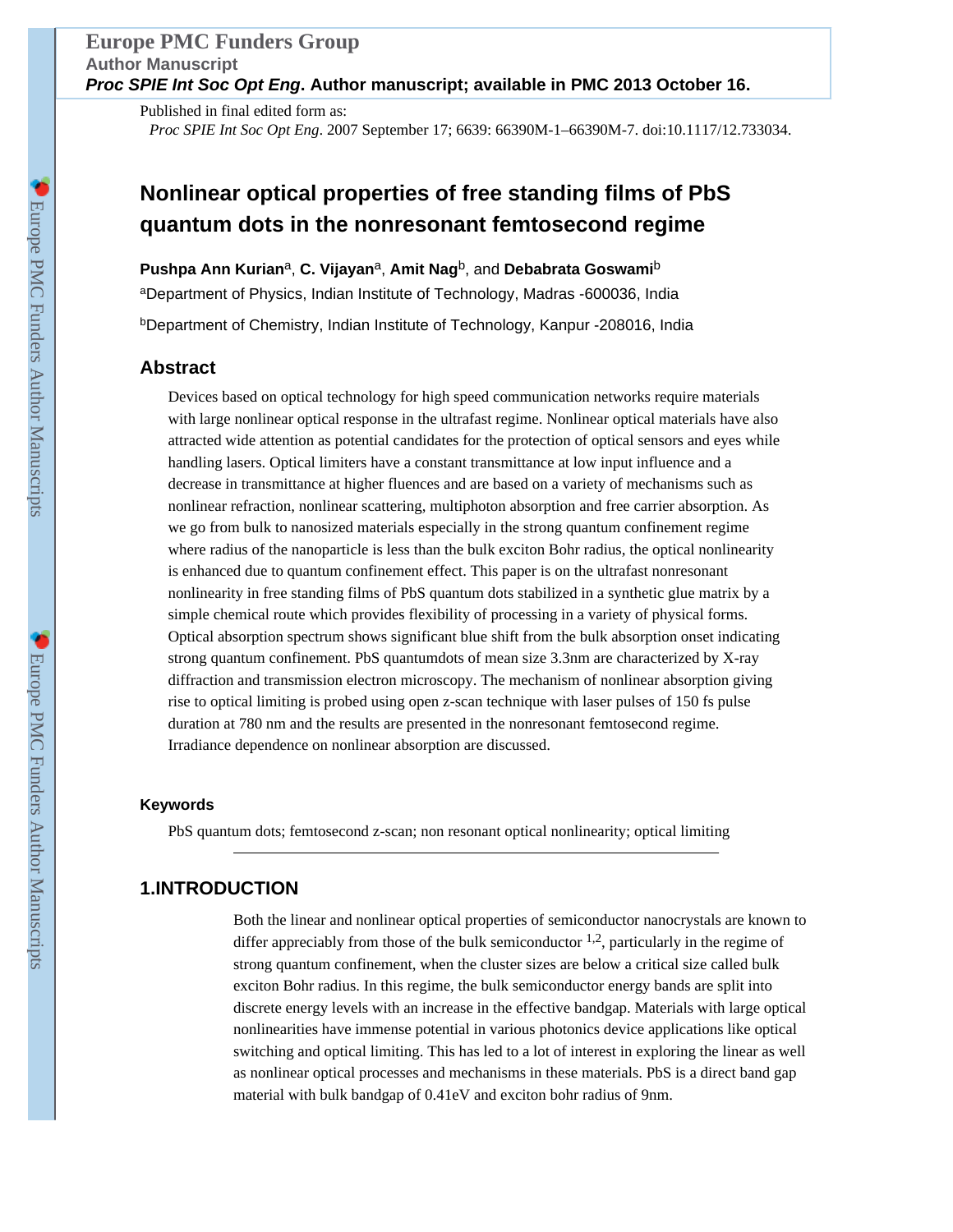Most of the studies on the third order nonlinearity have been on semiconductor quantum dots in inorganic materials such as glasses  $3.4$ . A few papers have appeared on other nanoclusters stabilized in matrices like organic materials such as polymers <sup>5,6</sup>. Eventhough several studies have been done on the nonlinear optical properties of semiconductor nanostructures, the mechanisms for the origin of nonlinearity and the size dependence on the nonlinearity are not well understood. Earlier work from our laboratory based on the polymer based CdS nanostructures showed an increase in third order susceptibility  $\chi^{(3)}$  with the decrease in particle size<sup>7</sup>.

In this work we use a single beam femtosecond z scan technique to investigate nonlinear absorption in the non-resonant regime  $E_g > \hbar \omega > E_g / 2$ , where  $E_g$  is the first excitonic transition of PbS nanocrystals and  $\hbar\omega$  is the incident photon energy and probe the nonlinear absorption mechanisms in the samples. In addition to the simplicity and sensitivity of this technique, this provides us information regarding the nonlinear refraction arising from real part of  $\chi^{(3)}$  and nonlinear absorption arising from imaginary part of  $\chi^{(3)}$  separately compared to other techniques used for third order nonlinear optical characterization. Materials with large optical nonlinearity and ultrafast response are required for nonlinear optical device applications. Optical limiters are nonlinear optical devices which have a constant transmittance at low input influence and a decrease in transmittance at higher fluences. The origin of the optical limiting can be due to a variety of mechanisms. The aperture limited optical limiting can be due to self focusing or self defocusing effects. Optical limiters based on nonlinear absorption processes are more efficient limiters and origin of this optical limiting can be due to two photon absorption or free carrier absorption arising from third order nonlinearity ( $\chi$ <sup>(3)</sup> process), three photon absorption arising from fifth order nonlinearity ( $\chi$ <sup>(5)</sup> process), two photon assisted excited state absorption arising from fifth order nonlinearity ( $\chi^{(3)}$ :  $\chi^{(1)}$ ) etc. In this paper we present our results on the large nonlinear absorption of PbS quantum dots of mean size 3.3 nm due to two photon absorption in the non resonant regime enabling them as candidates for efficient optical limiting.

## **2.EXPERIMENTAL**

Free standing films of PbS quantum dots are prepared in a synthetic glue matrix using a colloidal chemistry method followed by air drying. Details of synthesis and characterization are available elsewhere<sup>8</sup>. The precursors used are lead acetate and sodium sulphide. The concentrations of lead acetate used is 2 mM and an appropriate concentration of sodium sulphide is used to obtain an equimolar ratio of  $Pb^{2+}$ : $S^{2-}$  in all cases. The composite film is found to be very stable and they retain their physical properties for long periods of time. The composite film is of  $150 \mu$  m thickness.

The morphological characterization is done using a Jeol 3010 high resolution transmission electron microscope with an accelerating voltage of 300 kV. Optical absorption spectra are recorded on a Jasco V-570 spectrometer in the wavelength region 300nm-800nm in which the host matrix is transparent.The photoacoustic spectroscopic studies are done by the gas microphone technique<sup>9</sup>. The spectrum is recorded using an automated home-built photoacoustic spectrometer. A xenon arc lamp of 500W is used as the excitation source. The light beam selected using a monochromator (Jobin Yvon) is modulated using a mechanical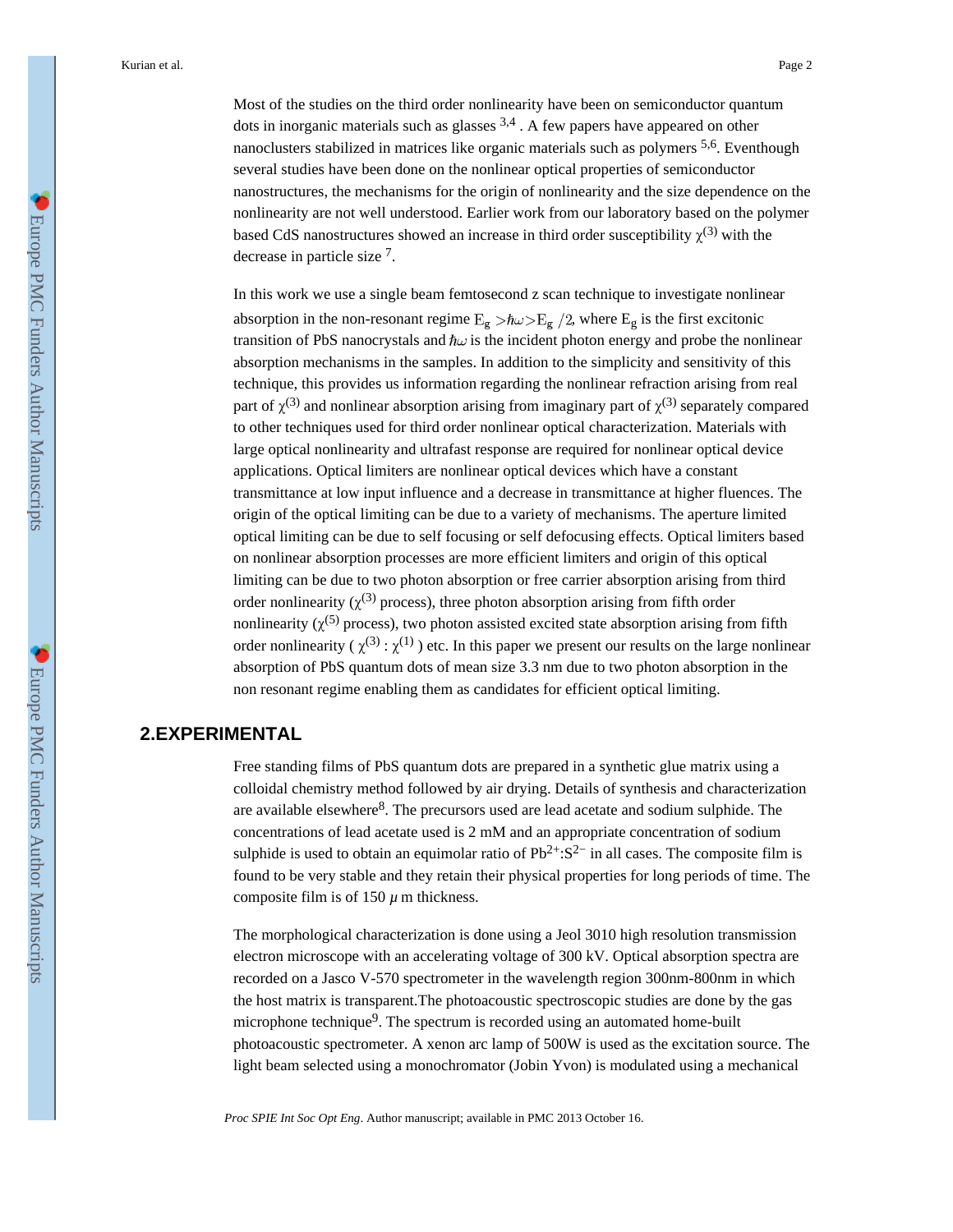chopper (SR540, Stanford research systems) and focused to an airtight photoacoustic (PA) cell. The modulation frequency is 10Hz. The PA cell consists of an aluminium cylinder with an option for inserting a microphone in its periphery. The periodically chopped beam is allowed to fall on the sample kept inside the PA cell through the transparent cell window. The nonradiative transitions within the sample heat up the boundary layer of air in contact with the sample. The periodic heating effect causes the layer to function as a vibrating piston. This results in periodic pressure fluctuations inside the cell which are detected by the sensitive microphone(G.R.A.S). The amplitude and phase angle of the PA signal are finally detected by a lock in amplifier (SR830, Stanford research systems) whose reference channel is connected from the chopper. The spectral measurements are carried out at room temperature in the wavelength range of 360 to 720 nm in steps of 2 nm resolution. The PA spectrum is corrected for variations in source intensity as function of wavelength using carbon black absorber for normalization.

The nonlinear absorption studies are done by the z-scan technique  $10$  using 120 fs pulses at 780 nm with 76 MHz repetition rate from a mode locked tunable Coherent Mira titanium: sapphire laser (model 900) which is pumped by a Coherent Verdi frequency-doubled Nd:vanadate laser. From beam profile measurements using the knife edge method, the spatial intensity profile of the laser is found to be near Gaussian. An automated open aperture z-scan set up is used to measure intensity dependent transmission. The laser beam is focused using a lens of focal length 200 mm and the transmittance is measured using a pyroelectric energy probe as a function of sample position z by translating the sample along the beam axis (z-axis). The sample sees a different fluence at each position of z. The small fluctuations in the pulse energy are accounted for by using a reference energy probe. The pulse to pulse energy stability is found to be approximately  $\pm$  5%. Depending on the absorption mechanism involved, we get a Lorentzian or inverted Lorentzian with its maximum or minimum at the focal point,  $z=0$  where the fluence is a maximum.

# **3.RESULTS AND DISCUSSION**

Fig. 1 shows the HRTEM picture of a single PbS nanocrystal embedded in the host matrix. The mean size of the nanoparticles are determined to be 3.3 nm after evaluating 290 particles.

The optical absorption spectrum of the PbS nanocomposite in Fig-2 shows large blue shift from the bulk PbS bandgap of 0.41eV. The host matrix is transparent in the spectral range considered here. The excitonic transitions are investigated by photoacoustic spectroscopy. Fig-3 shows the photoacoustic spectrum of the nanocomposite film of PbS nanocrystals. The photoacoustic signal of host matrix is very weak and featureless in the spectral range studied here. PAS spectrum of the sample shows two peaks, one at 2.15eV (corresponding to the peak at 578nm) and another one at 3.04 eV(corresponding to the peak at 408 nm). The peaks are analysed by a curve fitting program assuming Gaussian lineshape as shown in our earlier work <sup>8</sup>. The peak at 2.15eV corresponds to the first exciton transition and the peak at 3.04eV corresponds to the second exciton transition. The experimentally observed transitions agree well with the theoretically calculated first and second exciton energies for PbS quantum dots using the four band envelope formalism  $11$ . This theoretical calculation is based on the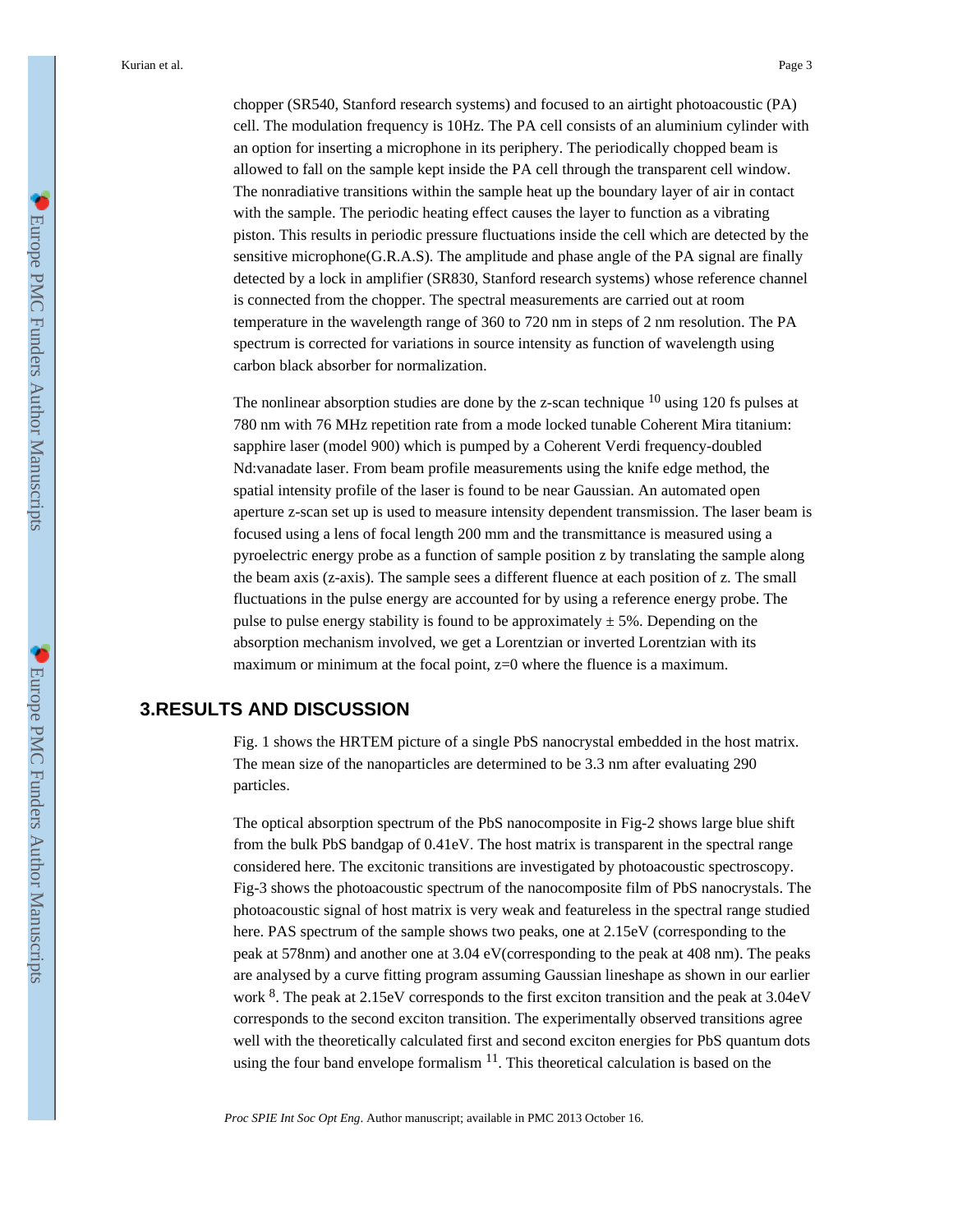nonparabolic and anisotropic bandstructure of this material and is the first theoretical calculation using envelope function approach in the case of a narrow gap material.

Open aperture z-scan studies on the PbS nanocrytalline sample indicates a reverse saturable absorption behaviour. The excitation energy 1.55 eV used for the present studies lies in the transparency region of the sample as the first excitonic transition determined from PAS studies is at 2.15eV, indicating a two photon absorption (2PA) mechanism. The experiment is done at three excitation intensities, 7.71 TW/m<sup>2</sup>, 9.09 TW/m<sup>2</sup> and 11.98 TW/m<sup>2</sup>.

Fig-4 shows the open aperture z-scans obtained for PbS nanocrystals. The symbols denote experimental data points and the solid line is a theoretical fit .The theoretical model is based on saturable absorption followed by two photon absorption. We consider a nonlinear absorption coefficient of the form <sup>12</sup>

$$
\alpha(I) = \frac{\alpha_o}{1 + \frac{I}{I_s}} + \beta I \quad (1)
$$

where  $a<sub>o</sub>$  is the linear absorption coefficient,  $\beta$  is the two photon absorption coefficient, *I* is the laser intensity and  $I_s$  is the saturation intensity.

Therefore the modified normalized transmittance using eqn. (1) can be written as

$$
T(z) = \frac{Q(z)}{\sqrt{\pi}q(z)} \int_{-\infty}^{\infty} ln\left[1 + q(z) \exp\left(-\tau^2\right)\right] d\tau \quad (2)
$$

where  $Q(z) = \exp(a_0 L I/(I + I_s))$ ,  $q(z) = a_0 I_0 L_{eff}/1 + (z/z_0)^2$  with  $I_0$  being the peak intensity at the focal point and  $L_{eff}$ =[1–exp( $-a_oL$ )]/ $a_o$  where *L* is the sample length and  $z_o = \pi \omega_o^2/\lambda$ , where  $\omega$ <sub>o</sub> is the beam waist and  $\lambda$  is the light wavelength. The fitting is good and indicates that the mechanism here is saturable absorption followed by 2PA. The values of  $\beta$  and  $I_s$  for different intensities are given in Table-1.

The 2PA coefficient increases with the increase in intensity. Several mechanisms of optical nonlinearity are known to operate in semiconductor nanocrystalline systems depending on the wavelength and pulse duration of the laser used. The excitation is in the non resonant regime in the present case. Free carrier absorption is not expected at the short pulse duration used here. The agreement of the experimental data with the theoretical model suggests that the mechanism of nonlinearity in the present case is predominantly two photon absorption.

#### **4.CONCLUSION**

PbS quantum dots of mean size 3.3 nm shows significant blue shift in both optical and photoacoustic spectrum indicating strong quantum confinement. Nonlinear transmission of free standing films of PbS quantum dots is studied using a femtosecond z-scan technique in the non resonant regime. The origin of the large nonlinear absorption is predominantly due to two photon absorption. The experimental data are theoretically fitted using a model envisaging saturable absorption followed by two photon absorption. The theoretical fit is found to agree well with the experiment data. Irradiance dependent studies on nonlinear absorption shows that the two photon absorption coefficient increases with the increase in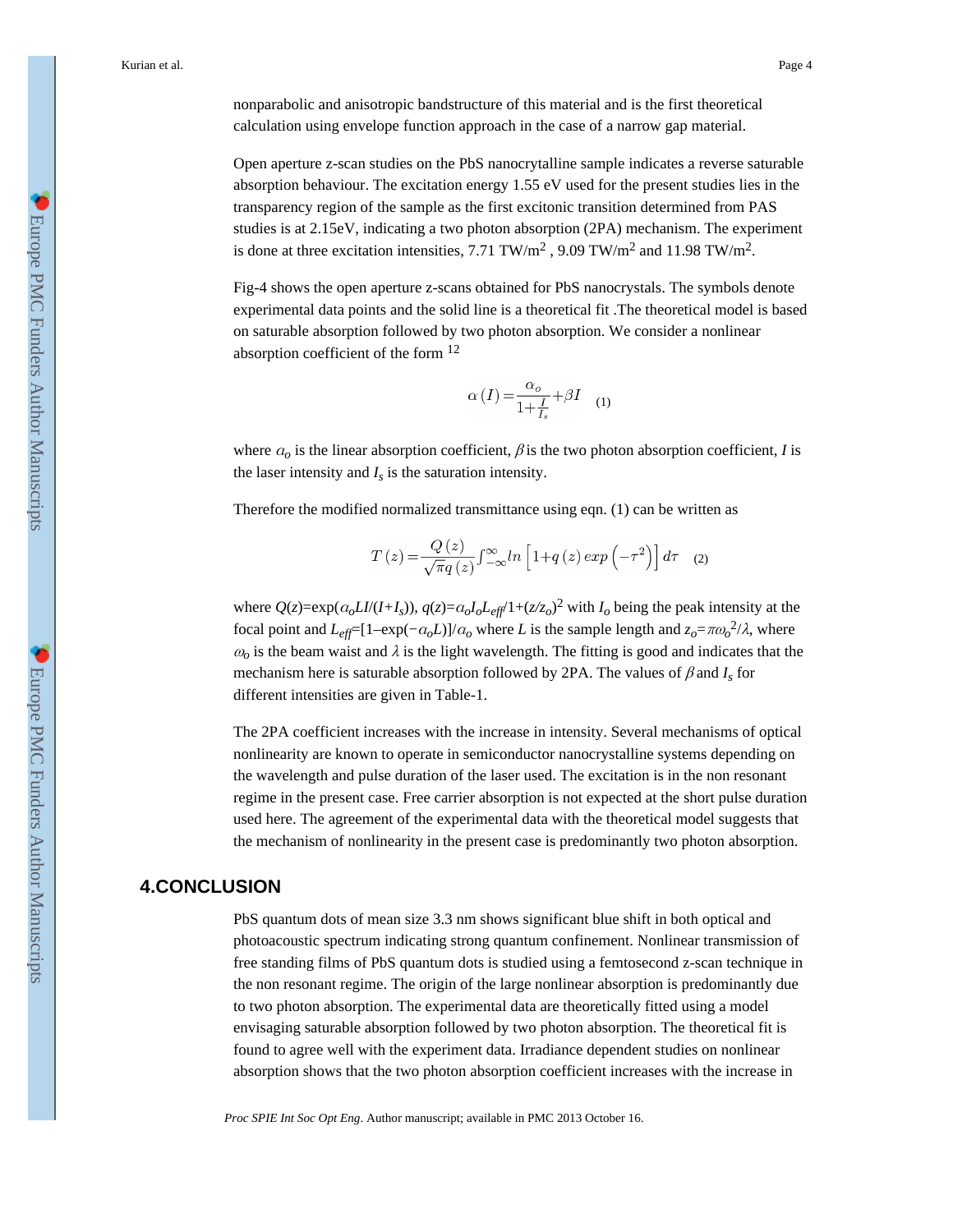intensity. The strong nonlinear absorption of these systems and the ultrafast response in the nonresonant regime renders them as potential candidates for optical limiting application.

# **REFERENCES**

- 1. Takagahara T. Effects of dielectric confinement and electron hole exchange interaction on excitonic states semiconductor quantum dots. Phys.Rev.B. 1993; 47:4569.
- 2. Woggon, U. Optical Properties of Semiconductor Quantum Dots. Springer; Berlin: 1997.
- 3. Wonterghem BV, Saltiel SM, Rentceps PM. Relationship between phase-conjugation efficiency and grating response time in semiconductor doped glasses. J.opt.Soc.Am B. 1989; 10:1823.
- 4. Borreli NF, Smith DW. Quantum confinement of PbS microcrystals in glass. J.Non cryst.Solids. 1994; 180:25.
- 5. Nenadovic MT, Comor MI, Vasic V, Micic OL. Transient bleaching of small lead sulfide colloids: influence of surface properties. J.Phys.Chem. 1990; 94:6390.
- 6. Wang S, Yang S. Preparation and Characterization of Oriented PbS Crystalline Nanorods in Polymer Films. Langmuir. 2000; 16:389.
- 7. Nandakumar P, Vijayan C, Murty YVGS. Quantum size effects on the third order optical nonlinearity of CdS quantum dots in Nafion. Opt. Commun. 2000; 185:457.
- 8. Ann Kurian, Pushpa; Vijayan, C.; Suchand Sandeep, CS.; Philip, Reji; Sathiyamoorthy, K. Two photon assisted excited state absorption in nanocomposite films of PbS stabilized in a synthetic glue matrix. Nanotechnology. 2007; 18:075708. [PubMed: 21730516]
- 9. Rosencwaig A, Gersho A. Theory of photoacoustic effects with solids. J. Appl. Phys. 1977; 47:64.
- 10. Sheik-Bahae M, Said AA, wei TH, Hagon DJ, Van Stryland EW. Sensitive measurement of optical nonlinearities using a single beam technique. IEEE J.Quant.Electron. 1990; 26:760.
- 11. Kang, Inuk; Wise, Frank K. Electronic structure and optical properties of PbS and PbSe quantum dots. J. opt. Soc. Am. B. 1997; 14:1632.
- 12. Gao Y, Zhang X, Li Y, Liu H, Wang Y, Chang Q, Jiao W, Song Y. Saturable absorption and reverse saturable absorption in platinum nanoparticles. Opt. Commun. 2005; 251:429.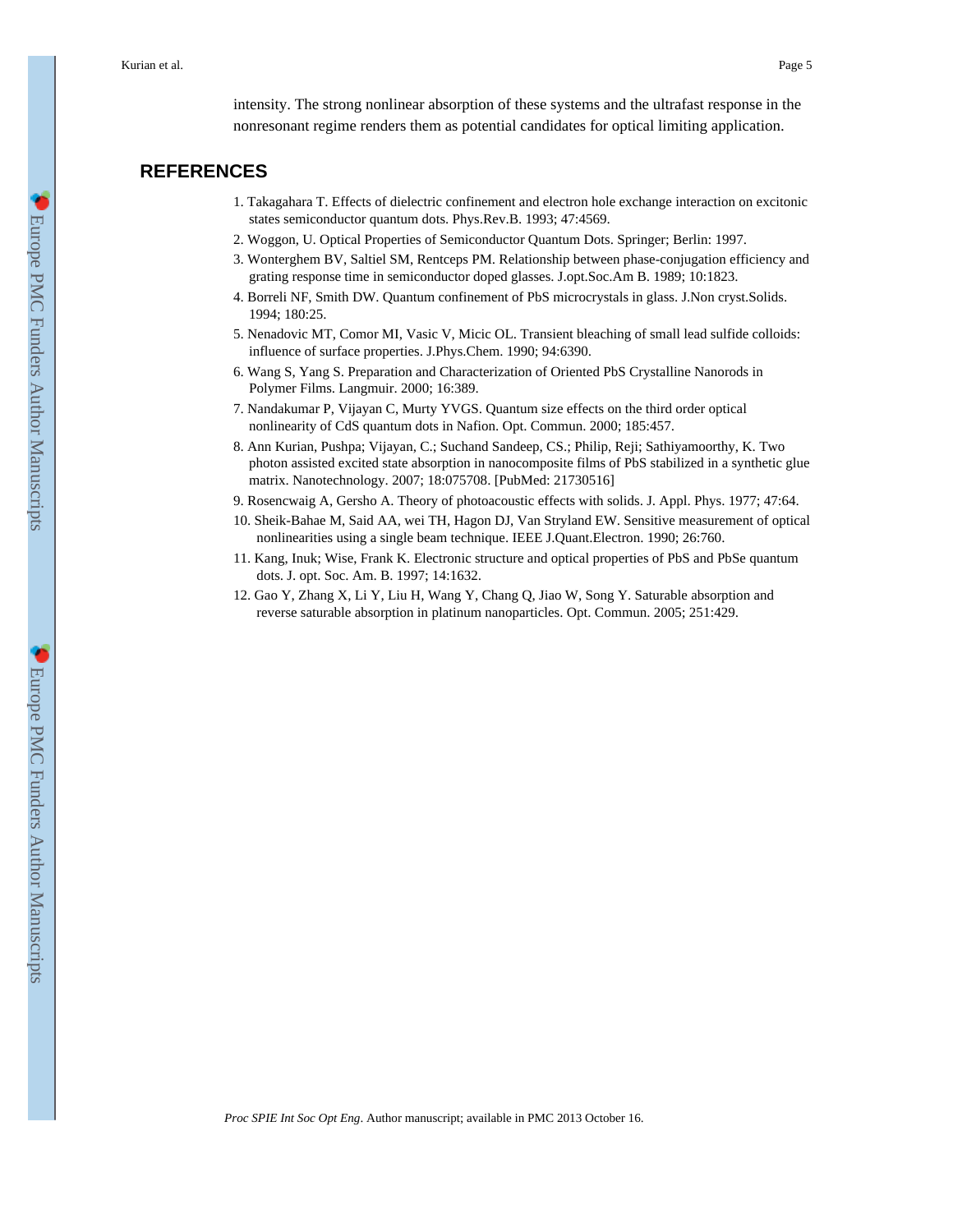

**Figure-1.**  HRTEM image of a single PbS nanocrystal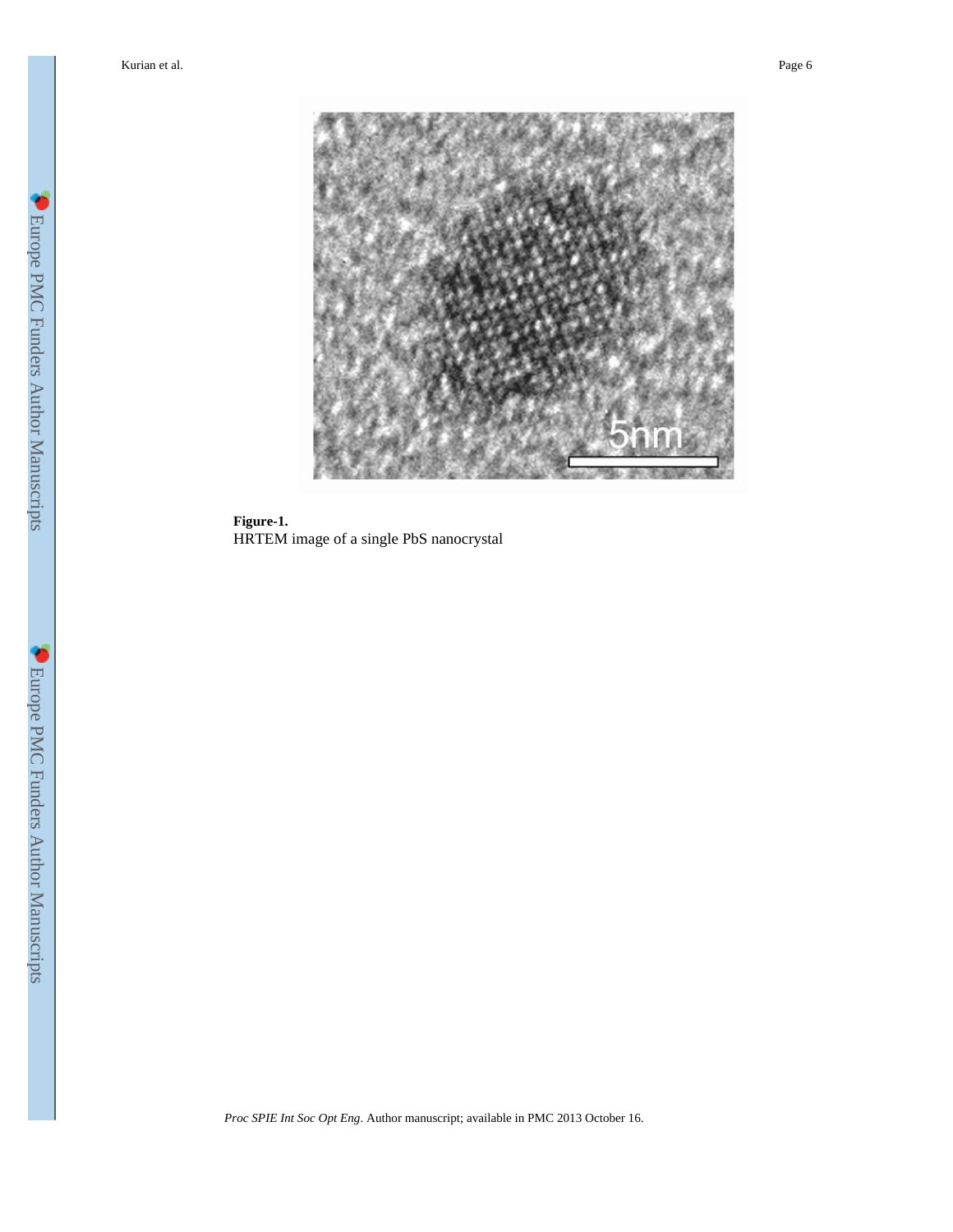

**Figure-2.**  Optical absorption spectrum of PbS nanocrystals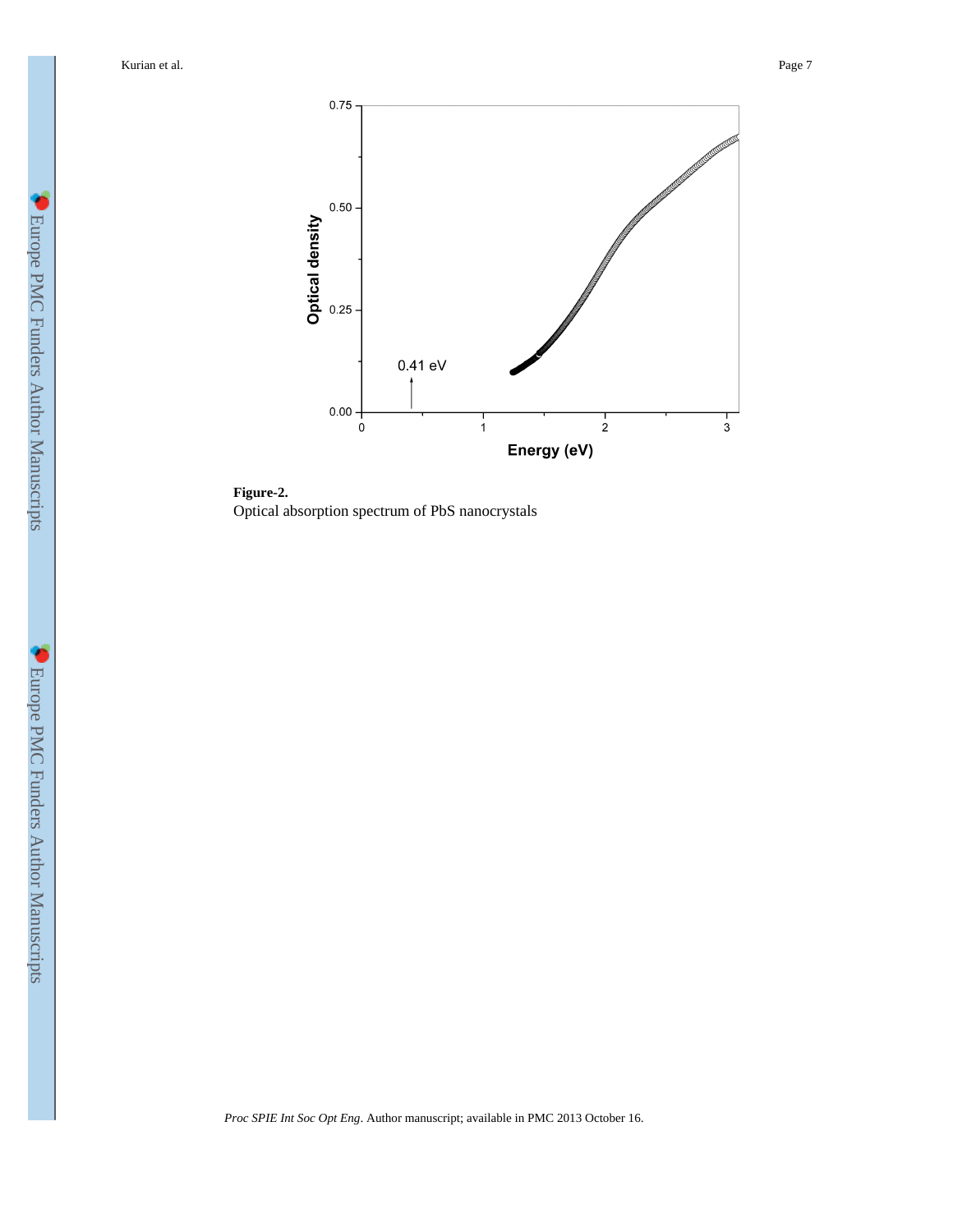

**Figure-3.**  Photoacoustic spectrum of PbS nanocrystals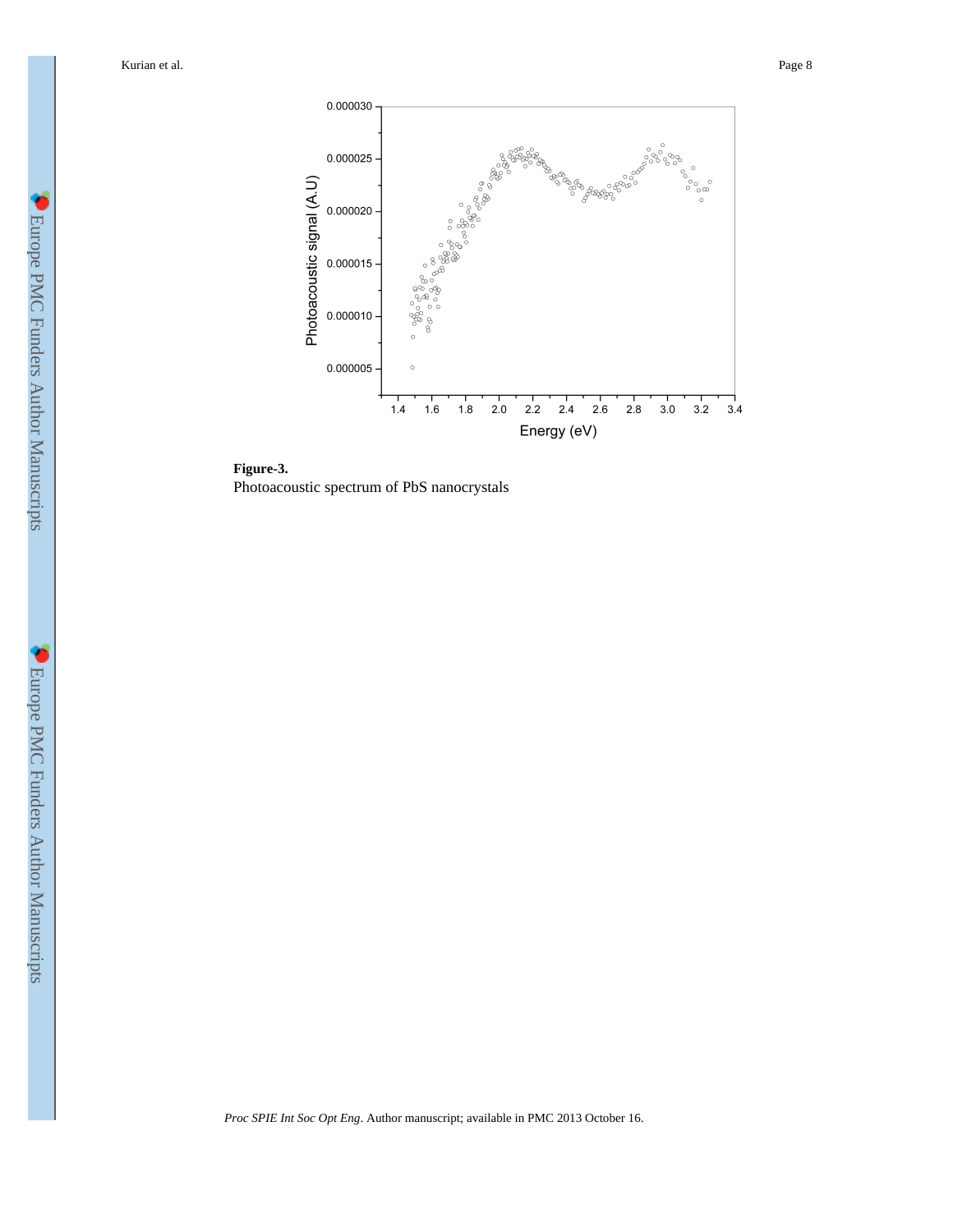

## **Figure-4.**

Open z-scan traces of PbS nanocrystals for different irradiances. The experimental points are shown by symbols and solid lines are numerical fits using two photon absorption model